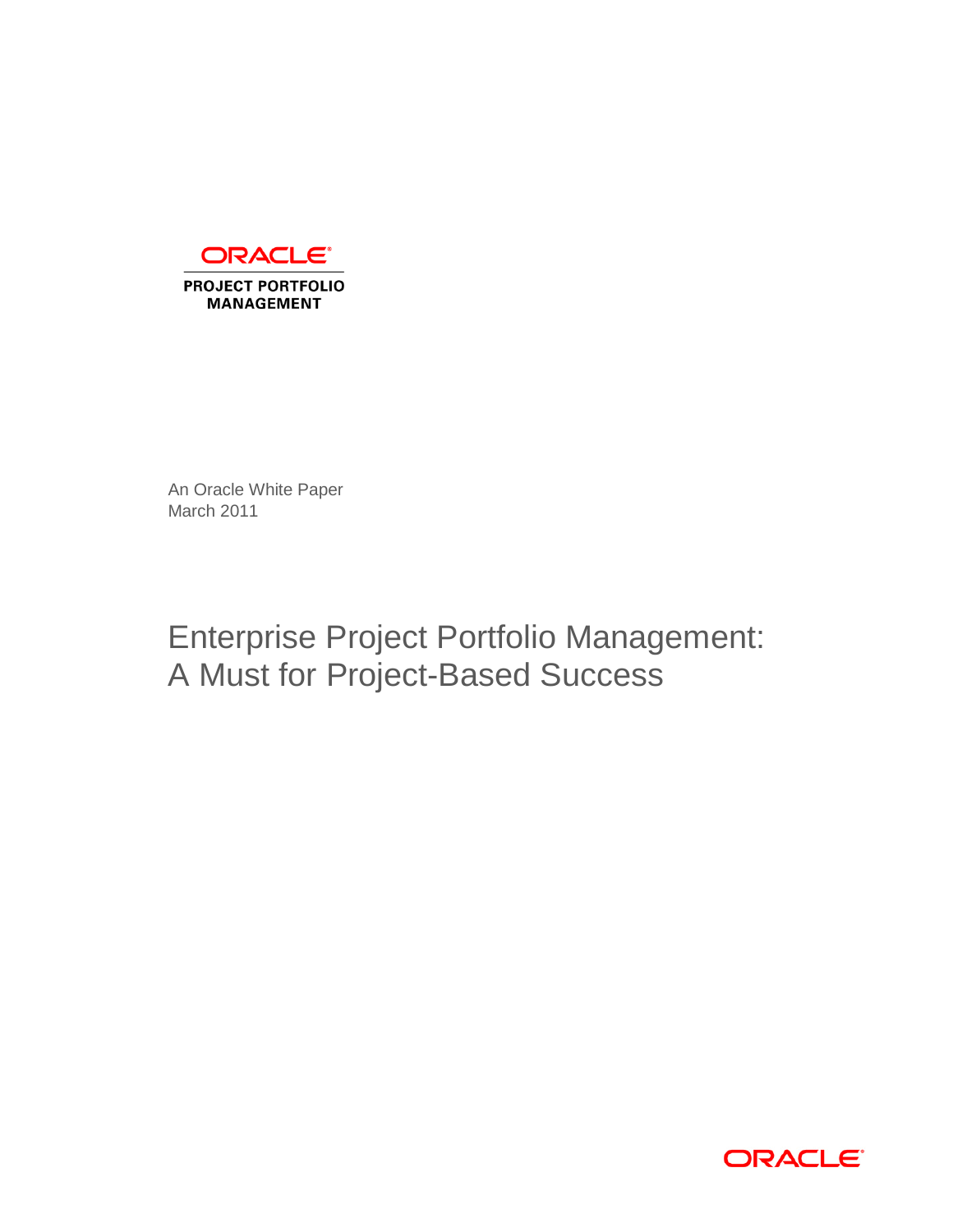# Disclaimer

The following is intended to outline our general product direction. It is intended for information purposes only, and may not be incorporated into any contract. It is not a commitment to deliver any material, code, or functionality, and should not be relied upon in making purchasing decisions. The development, release, and timing of any features or functionality described for Oracle's products remains at the sole discretion of Oracle.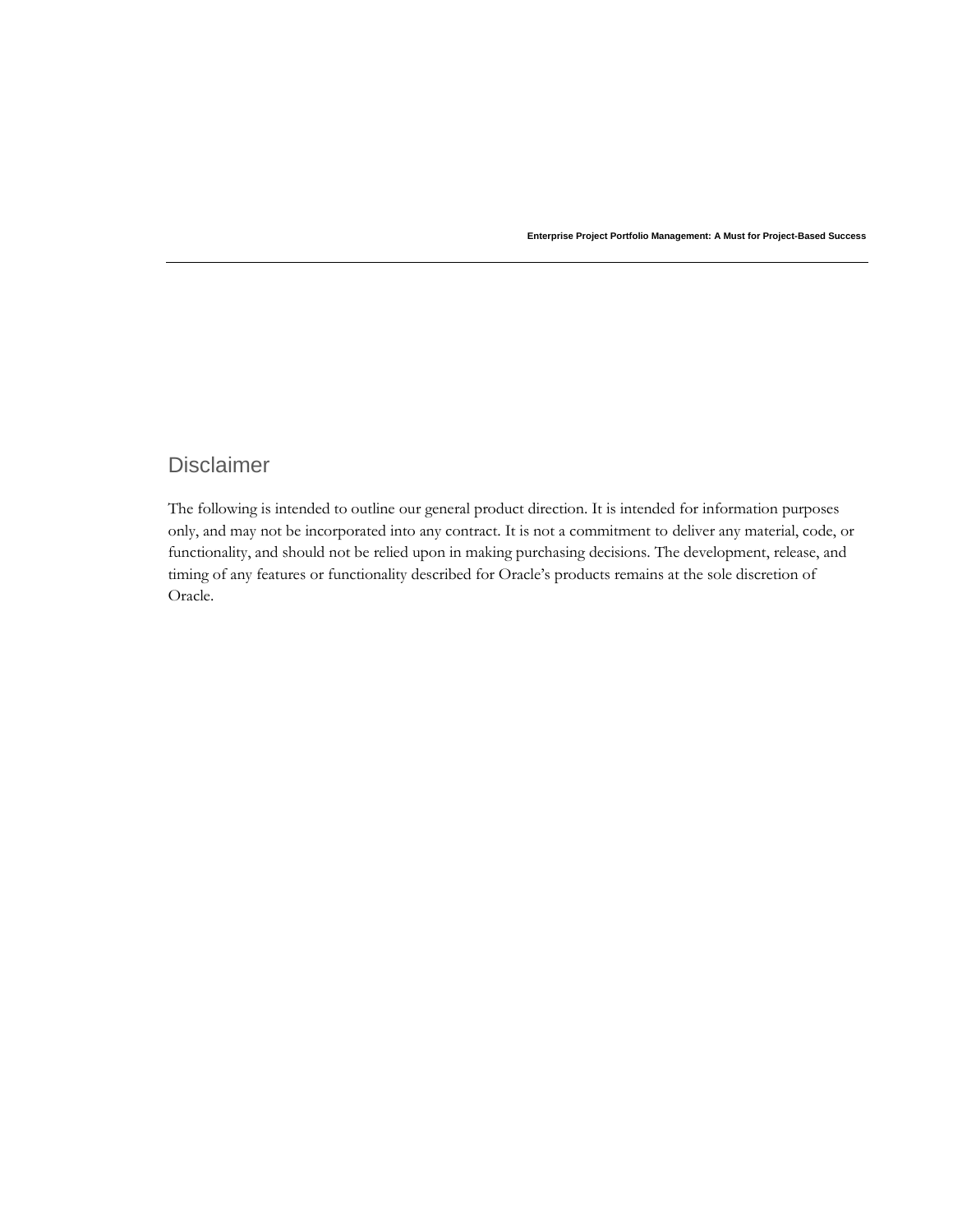**1**

# Executive Overview

To achieve operational excellence while adapting to dynamic economic conditions, project based organizations must plan and execute the right projects to successful completion. But the reality of business is that most processes tend to be fragmented within these organizations. A lack of alignment between disciplines or departments results in poor execution, low predictability of performance, and inconsistent decision making. Instead of disparate systems for portfolio analysis, financial management and project execution, a single business management system is needed to manage the project lifecycle from idea to execution, drive project cost control, and provide transparency into business decisions. Just as important, this system must deliver absolute alignment between strategy, execution, and results. This white paper explains the need to bring together a set of disparate business applications as part of an Enterprise Project Portfolio Management process to drive business transparency, profitability and project success.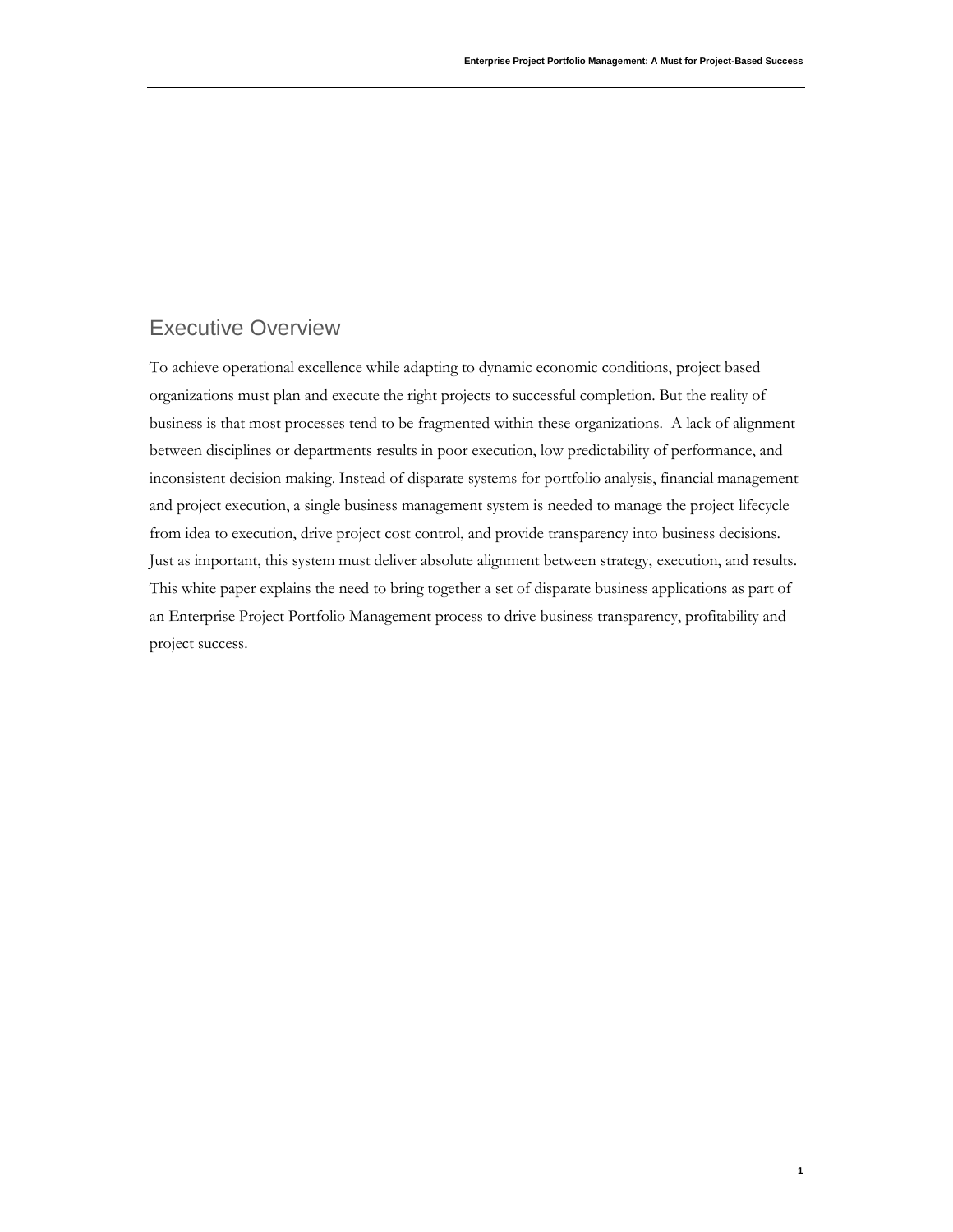Small, seemingly insignificant projects don't unexpectedly delay related strategic work. Aberdeen found that combining standardized best practices with enterprise-wide PPM solutions, companies were 43% less likely to have poor performance on one project have a ripple effect on other projects.**"**

**Aberdeen 2010 Project Management Report, January 2010**

## Introduction

Roughly 25% of the gross domestic product of developed nations is spent on or through projects. That's not hard to believe if you consider the software and systems used, the services purchased, the facilities that supply us, the infrastructure countries depend upon, and, one can make the case, the future of society and the economy, all of which depend on the successful completion of the right projects. Hence, businesses rely on projects to create value, whether it means doing work on behalf of a client, bringing new products to market, or finding ways to improve and automate internal processes. When an organization has projects with milestones and deadlines to be met, people and resources to coordinate, budgets that must be adhered to – especially when priorities on multiple projects seem to always be in conflict with each other – the organization relies on effective Project Portfolio Management (PPM) systems to bring order out of this chaos.

# What Every Enterprise Wants

At its core, every enterprise looks to hold true to fundamental principles including growth, competitiveness, risk mitigation, and the care and feeding of its resources. At a tactical and project execution level, organizations also want to:

- Respond quickly to changing project and market conditions
- Deal effectively with the increasing complexity of projects and technology environments
- Deliver ROI, without unnecessary rework or waste
- Course correct or cancel failing projects in a timely manner
- Replicate successful projects
- Work productively and collaboratively
- Fully automate cross-functional business processes
- Optimize project-related cash flows

These would seem basic and achievable on the surface, however, in practice a number of challenges to the successful completion of projects remain.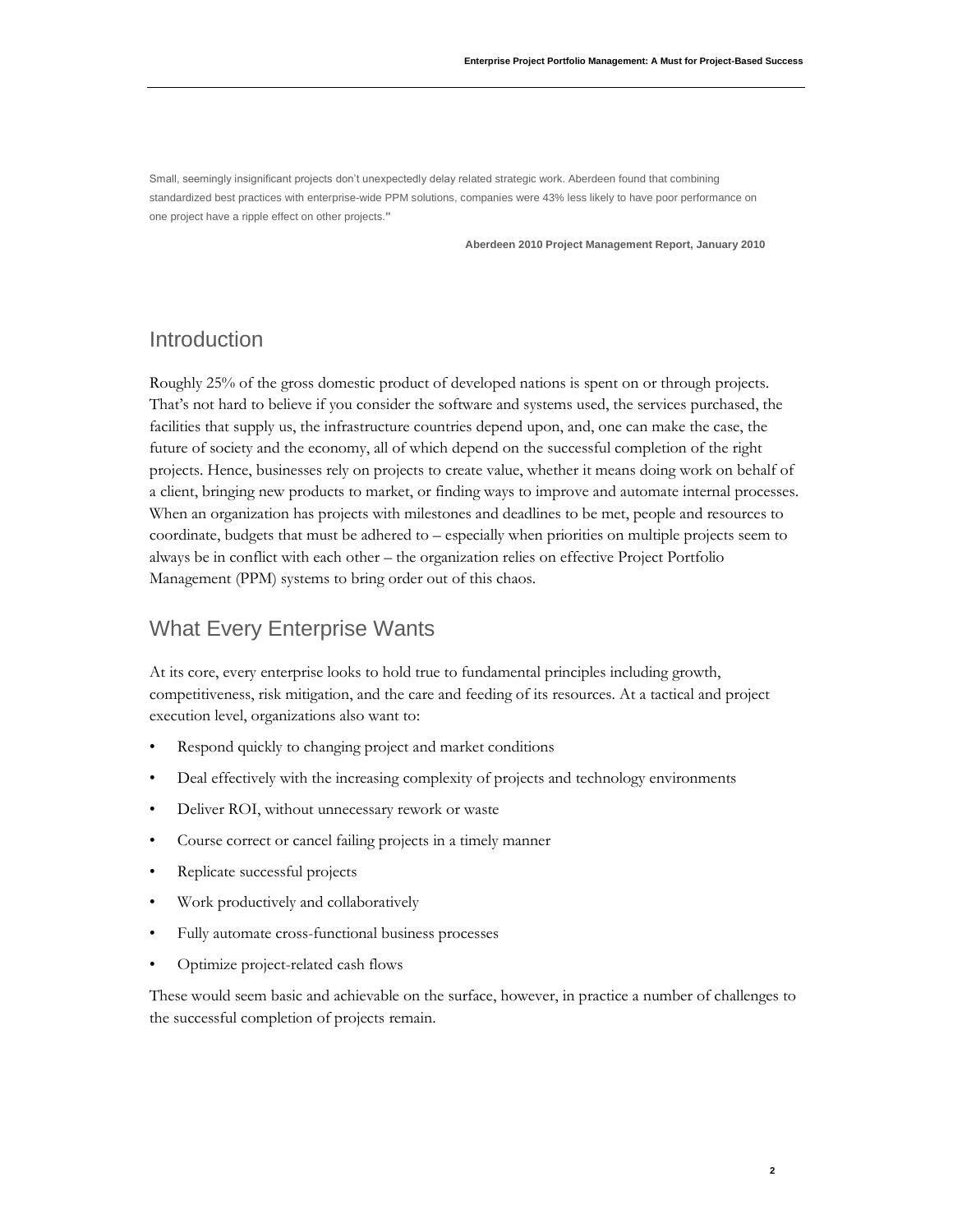# The Challenges of Enterprises Today

There are a variety of drivers for a single business management system mentioned above. Each has its own inter-play between disparate functional areas and its role in ensuring project success. Some of the more common examples are provided below.

### Lack of Alignment

For most organizations, projects occur all over the company. They seem to be frequently more complex, involve people from different lines of business and functional groups, with resources spread throughout the globe. At some level, we have all witnessed symptoms of a lack of alignment within the many functions of an organization. We recognize it even in successful and profitable organizations, and marvel at how much more successful the effort could be if there is more alignment in the organization. Some examples of these symptoms are:

- Projects are approved or cancelled by one function of the organization, but the rationale is unclear to the rest of the organization.
- Projects are bid and won by one team, but the estimates and assumptions for winning the bids are considered unrealistic or unachievable, and therefore are not leveraged nor re-used by the team who has to subsequently carry out the work.
- The way the Financial Accounting office captures budgets, actual costs and committed costs, and how they project cash flows, have little resemblance with what is actually happening on the organization's projects.
- There is no visibility into all the projects that are consuming actual hours, costs and resources within an organization. Although there is an official list of approved projects for the organization, plenty of resources and hours are spent on other, unofficial projects within the various functions of the organizations.

### Lack of Predictability

Although lack of predictability may just seem like another symptom of lack of alignment, it is very common even when the functions within an organization are aligned. A lack of predictability is due to a combination of basic human optimism, limited information on project progress, and untimely analysis of the available project information. Some examples of this are:

- Human Resources department has no visibility into the types of skills that will be needed on the potential projects being contemplated by the organization. These projects are set up to be challenged, even before they start.
- The official or approved project baseline does not resemble the real project work, such that cost and schedule variances from baseline do not help predict trends and do not trigger the appropriate alarms for corrective action.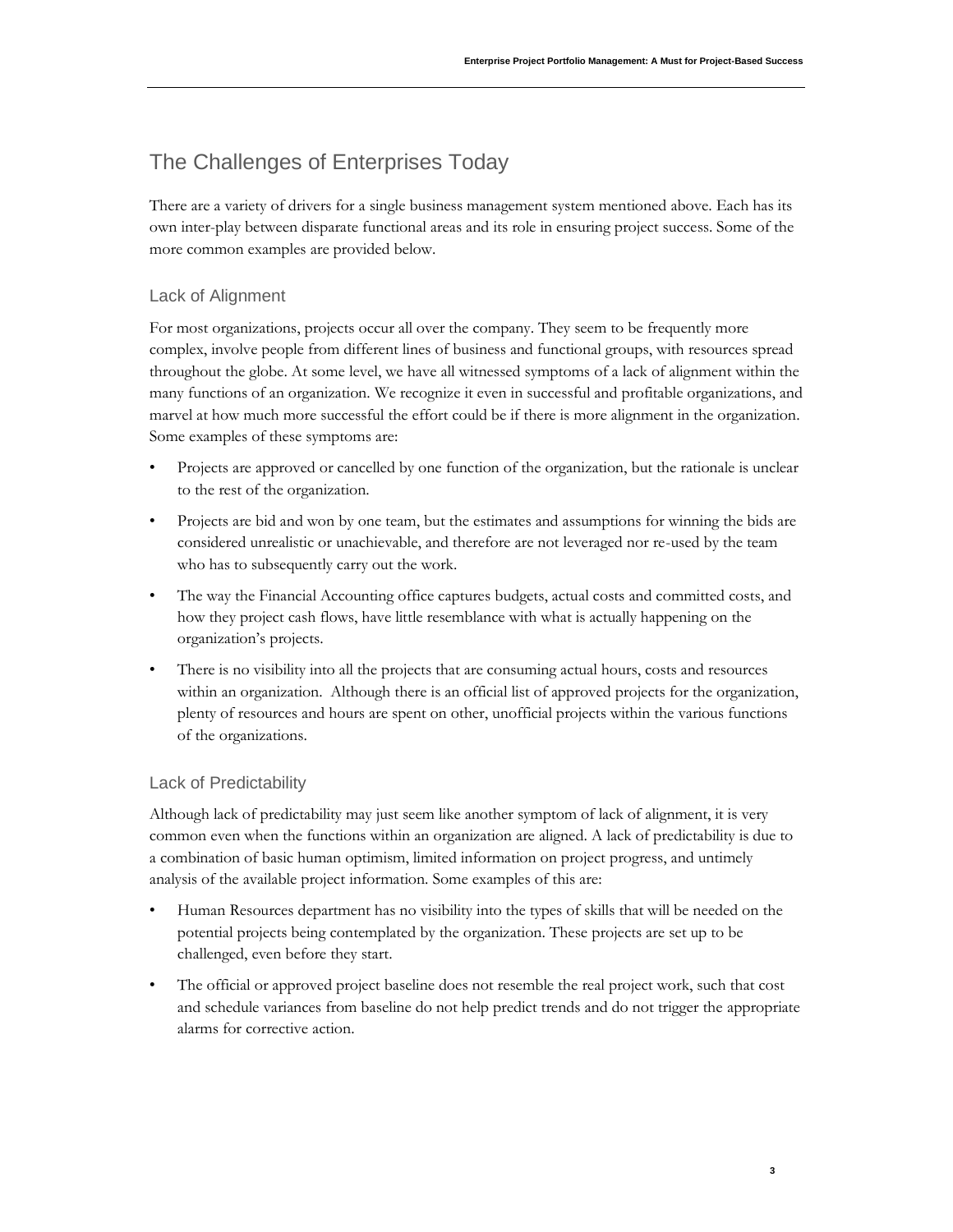- Project risks are not acknowledged nor recorded early, so their occurrences are a complete surprise to the project team. Often what should have been a "known unknown" occurs like an "unknown unknown" to the project team.
- When a project is executed smoothly, there is no warning that it will not achieve the promised ROI.

#### Reactionary Mode of Operation

With the frequent lack of alignment and lack of predictability, it is easy to understand how many organizations operate in a reactionary mode on a constant basis. Because project risks are not identified early and because assumptions are not shared between functions, there are no mitigation plans in place.

Project teams often have to scramble in reaction to risk events, which may have been prevented if better documentation and hand-offs existed between functions. If risks were acknowledged up front and mitigation plans developed, organizations could spend more of their energy being proactive as opposed to reactive.

#### Lack of PPM Governance

The Butler Group defines IT governance as "the creation of a management framework by which an organization maximizes the value that it derives from IT in support of its strategic objective." To an employee, governance appears in the form of defined processes and required management approval chains. One of the most important processes in PPM governance is the selection and approval of projects to align with the company's strategic objectives. Just as important are the processes to ensure that approved projects get the funding and skilled resources required to achieve their promised ROI.

It is not only the business processes which are fragmented within organizations. The same holds true for the applications in support of these processes. This results in:

- Funding and resources for non-strategic projects, despite the fact that the projects will not deliver expected returns
- Project budget overruns as insufficiently skilled staff take longer to complete their assigned work
- Skilled resources burn out as they are stretched too thinly across multiple projects
- Leading to...a lack of realization of the above because projects are tracked only in disconnected systems

Of course, executives rarely have a way of knowing how many unapproved projects are taking place, how much the projects have spent, how much money it will take to complete the projects, and when the initiative will finally be complete.

When information resides in a variety of disconnected systems in an organization, the Procurement department, for example, will not know that a project was just delayed, and therefore a key purchase can be delayed for several months to help the organization's cash flow. Or, the accounting clerk processing a progress payment against a contract will not know that the contractor's performance to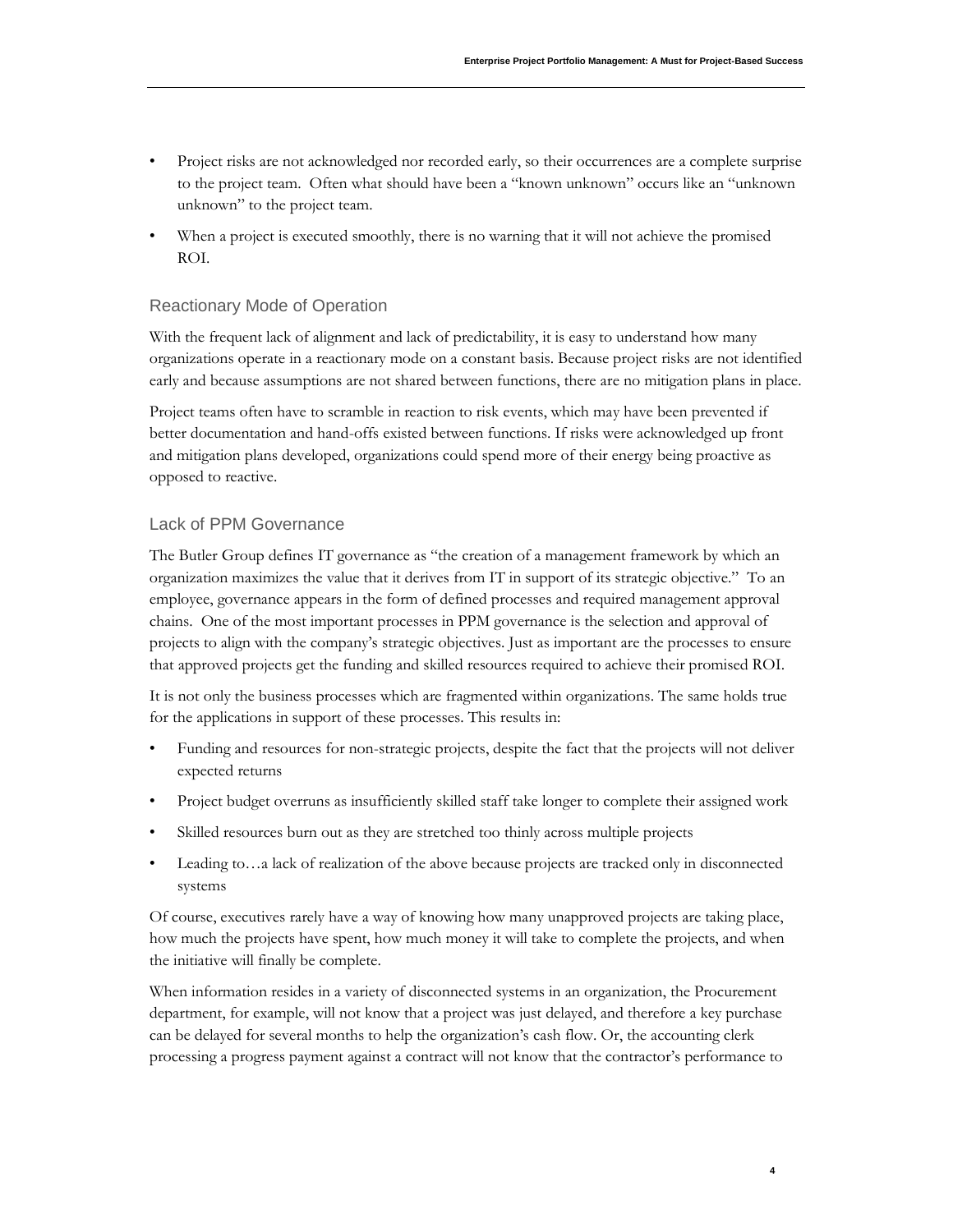date does not justify the payment. Aggregating these common occurrences across the number of projects a company is involved in, results in a greater appreciation of the magnitude of the negative impact.

# Overcoming the Challenges

Enterprises need to make business and project decisions based on the financial, human capital, and supply chain considerations. With the right processes and systems in place, organizations can improve alignment between their many functional groups to produce accurate and timely answers to these questions:

- Which projects should we fund, and which ones should we cancel?
- Which of our projects are the most risky, and how may we mitigate those risks?
- Which projects are under-performing and need more management intervention?
- How do we improve monitoring and management of risk and compliance?
- How do we attract, retain and motivate the best employees?
- How do we manage product costs to improve profit margins?
- Which are our most critical projects for the upcoming year?
- How do we shift spending toward investments that will drive competitive differentiation?
- What are the project risks that may have a material impact on business operations?

The answers to these questions can be difficult, if not impossible, to answer given the discontinuity of information and data that exists across organizations.

To begin to answer the questions from a projects perspective, the project portfolio management system must be tightly coupled to other business systems in the enterprise, including financial and accounting systems, human capital management systems, and supply chain management systems, among others.

All projects in the enterprise contain and require critical information such as budgeted cost, planned schedule, resource assignments, progress and performance data; all of which must be made transparent to the right people throughout the enterprise.

Although this information may traditionally reside in disparate and disconnected systems, the success of organizations requires an embracing of an Enterprise Project Portfolio Management (EPPM) philosophy and framework. This will provide the vital information that ultimately drives the absolute alignment between strategy, execution and results needed for organizational profitability.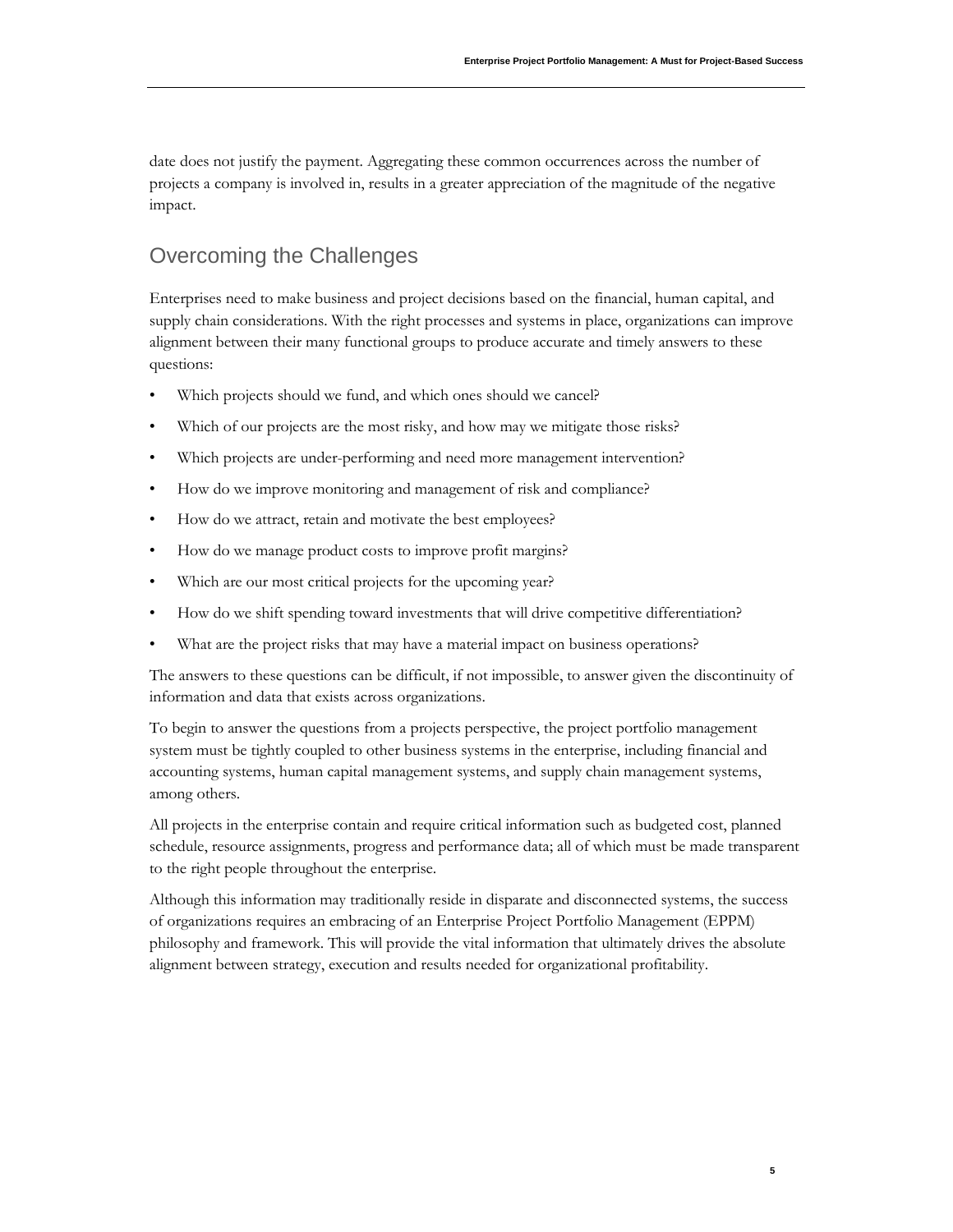#### A Single Integrated Business Management Solution

An Enterprise PPM framework is a business management system bringing together project portfolio management with project financial management to deliver absolute alignment between strategy, execution, and results for project-driven organizations. It also:

- Allows for the management of the project lifecycle from idea to execution
- Provides end-to-end visibility and control for improved decision making, coordination, and collaboration delivering transparency, visibility and control into business decisions
- Provides a consolidated view of the enterprise project portfolio for an accurate, up-to-date view of project, people and financial performance

To be clear, applications should not just be wired to exchange data periodically; instead they must be wired to react to events in other systems to facilitate effective workflow in the organization. Enterprise Project Portfolio Management allows for the fine-tuning of business processes that weave together all critical project information throughout the organizations in a logical and collaborative way, to ensure governance and, ultimately, business success.

As an example, a change request for additional materials from the project team triggers an alert in the supply chain system to compare the estimated costs of the material as well as the installation services from multiple approved suppliers, and the estimates in turn triggers the project management system to calculate the potential schedule impact to the project's critical path. All of these estimates do not alter the official project costs and schedules, but instead create a sandbox project for the multiple affected functions to collaboratively evaluate and make an informed decision to approve or reject the request.

A similar scenario may involve a request for a resource with a particular skill, and the automated process may weave in the human resources system instead of the supplier management system.

Although the above scenarios can be practiced manually without an integrated EPPM system, the latter is more efficient and effective for "management by exception". An EPPM system can utilize shared information between the relevant systems and only elevate the issues that require the attention and collaboration of the right people, whether they are the project managers, resource managers, suppliers, accountants, subject matter experts, legal advisors, and/or executives.

#### Alignment with Strategy

An Enterprise Project Portfolio Management system allows the organization to clearly identify its strategic objectives, and evaluate how well each investment supports the objective. EPPM also supports the comparison of multiple portfolio scenarios, in consideration of funding available and resource capacities from the accounting, human resources, and supplier management systems. A corollary process also identifies the "waterline" (based on metrics such as funding limits or headcount available) and evaluates the many alternate scenarios against the waterline. Generally housed as part of a portfolio management tool or function, this allows for analysis of all the organization's constraints and key performance indicators (KPI) to propose multiple viable scenarios for consideration, and can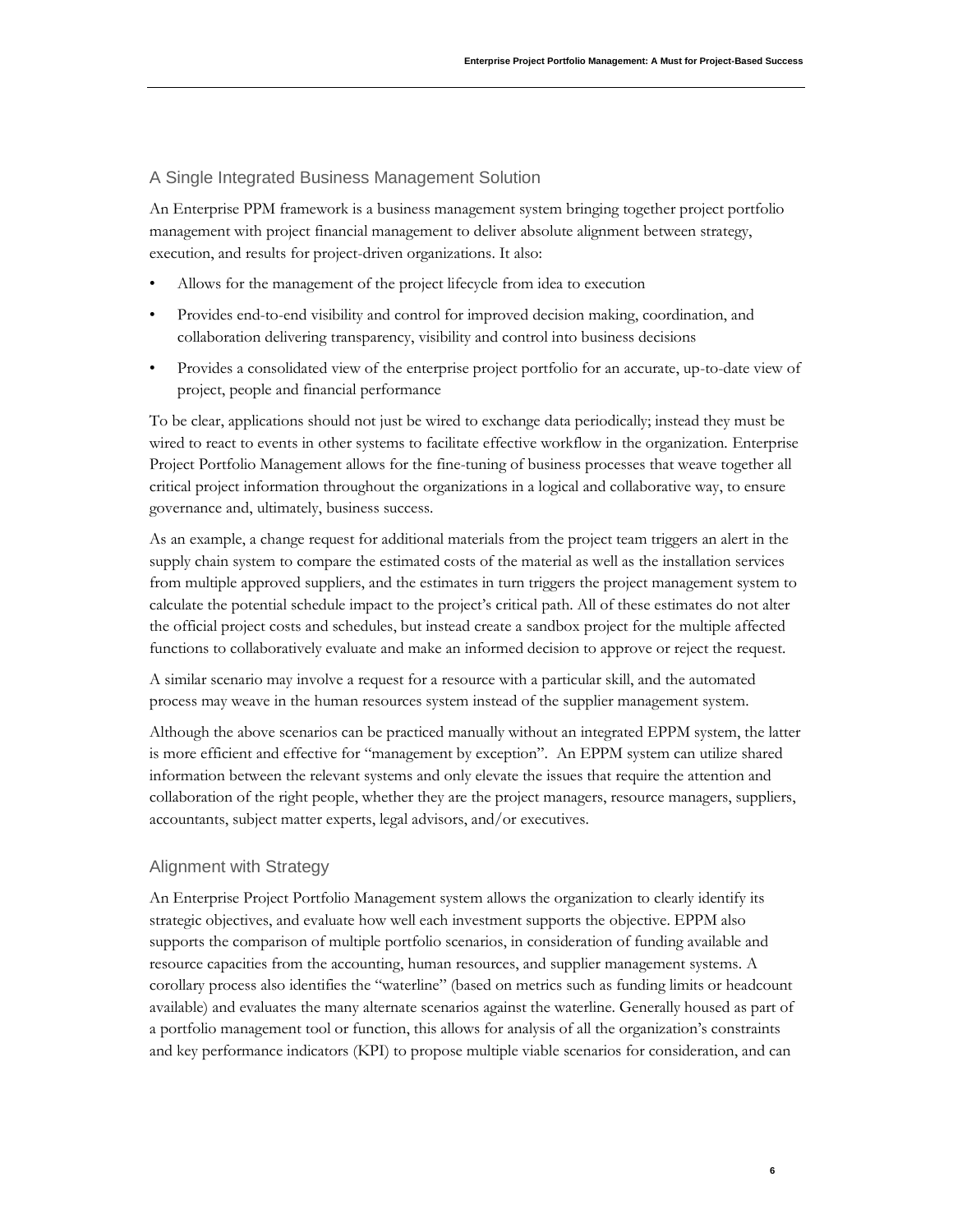provide metrics and KPI-driven means of comparing, contrasting and deciding which projects to approve, which ones to postpone, and which ones to drop.

#### Balancing Risk and Rewards

An Enterprise Project Portfolio Management system allows the organization to clearly document projects risks and anticipated rewards. Risks and rewards provide the basis for calculating many of the KPI's organizations depend upon to make the right decisions. The basis of estimates must be captured as well, allowing project execution teams to utilize this information in mitigation plan creation, and more accurate estimates in cases where the risk events are triggered.

### Monitoring Execution and Compliance

An Enterprise Project Portfolio Management system allows the organization to monitor project status and progress, as well as ensure governance. Based on the business systems which are integrated to share information, the EPPM system ensures processes are followed as designed.

As an example, when a pending change request is above the maximum managerial approval authority, the system can route the request to the right level of management with a higher level approval authority. Similarly, when a project has exceeded the acceptable thresholds for cost variance or schedule variance, an email alert is triggered to notify the project and resource managers to take corrective action and/or create the required exception reports for their senior managers. Or, perhaps a contractor has exceeded the overtime limit which creates an out-of-compliance issue, the contract and the project manager are both notified.

These processes are not designed to threaten the success of the project or their manager; they are designed to help organizations manage by exception and spend the right level of energy to proactively resolve issues, before they escalate out of control.

#### Actionable Business Intelligence

Enterprise Project Portfolio Management ensures role appropriate dashboards that provide insight into relevant information. For example, a project manager's dashboard will contain all his projects' summary information, KPIs such as cost variance, schedule variance, cost to complete, days to complete, etc. A resource manager's dashboard will see different KPIs, such as average number of billable hours per week for each resource. The accountant's dashboard may also show projects, but the KPIs may be amounts receivable or payable, days payments are outstanding, and how many invoices have been submitted by supplier.

The system must facilitate a way to act on the KPIs presented, to retrieve more information when needed, provided that the user has the security access rights for the information being requested. Key capability requirements in this area include:

- Project forecasts comparing planned project deployment metrics to actual performance
- Earned value reporting, inclusive of cost and schedule performance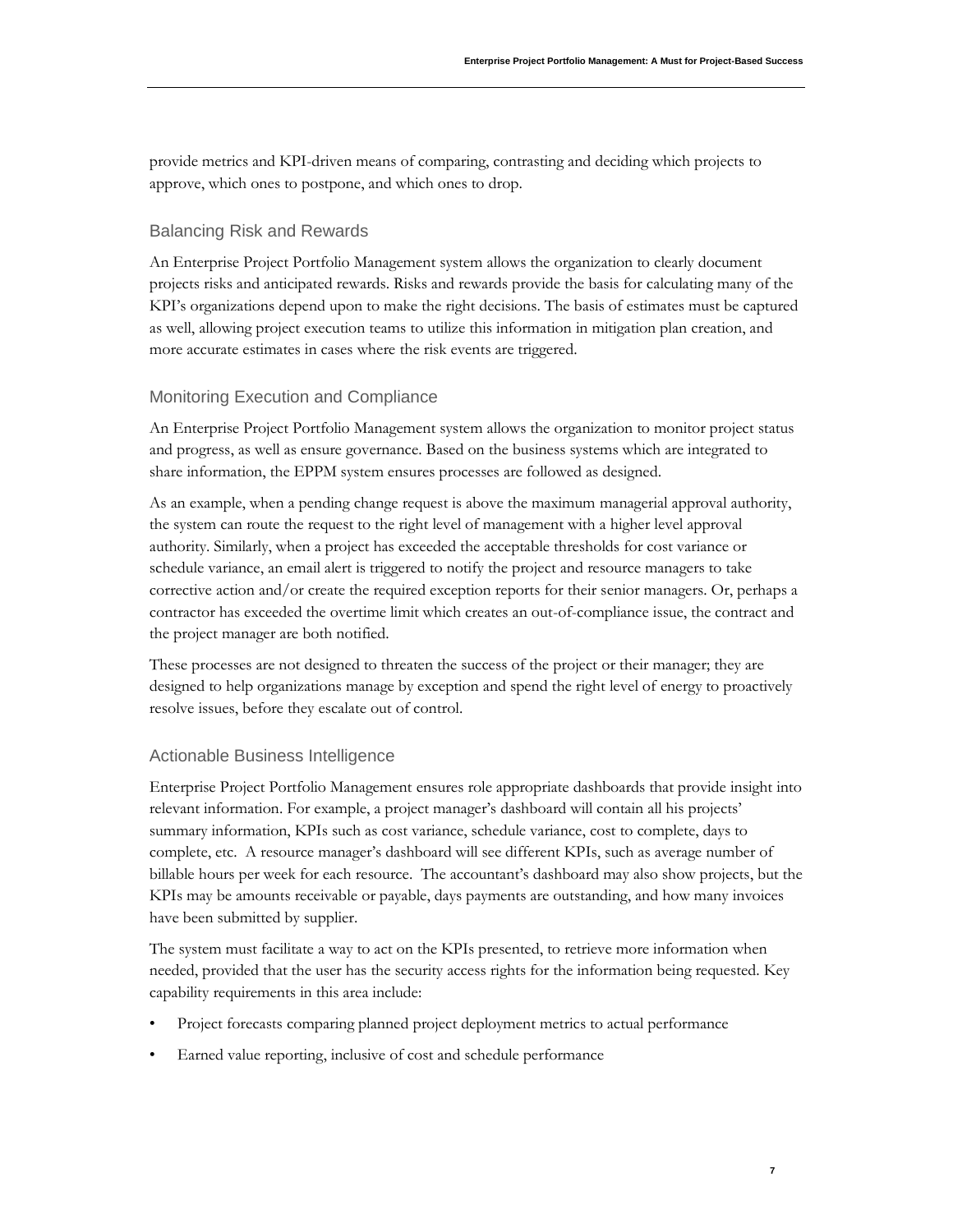**8**

- Visibility to contractor progress during execution
- Portfolio, program and project level analysis delivered within enterprise project performance reporting repository

These dashboards deliver the critical benefits of deeper insights and superior intelligence from integrated analytics, improved project portfolio performance via actionable recommendations, and full visibility into project revenue, billing and profitability.

#### Ensuring Trace-ability

The Enterprise Project Portfolio Management system preserves the relative connections between the previously disconnected business systems, and records changes in the information for trace-ability. This means not only tracking "who", "what" and "when" the project/resource/contract data was changed, but also which processes and systems facilitated the changes. Tracking this information ensures that the various roles do not waste unnecessary time searching for contacts and researching the reasons behind changes.

#### Capturing Lessons Learned

And finally, the Enterprise Project Portfolio Management allows for the capture of, as well as reuse of, lessons learned. The lessons can encompass different levels of detail, whether it is a lesson about a particular supplier's expertise, how a project risk or contract type was handled, or a video of instructions to repair a part. A searchable lessons-learned repository, made accessible for each lesson to be leveraged in the right context for future portfolios, projects or contracts, becomes a reality.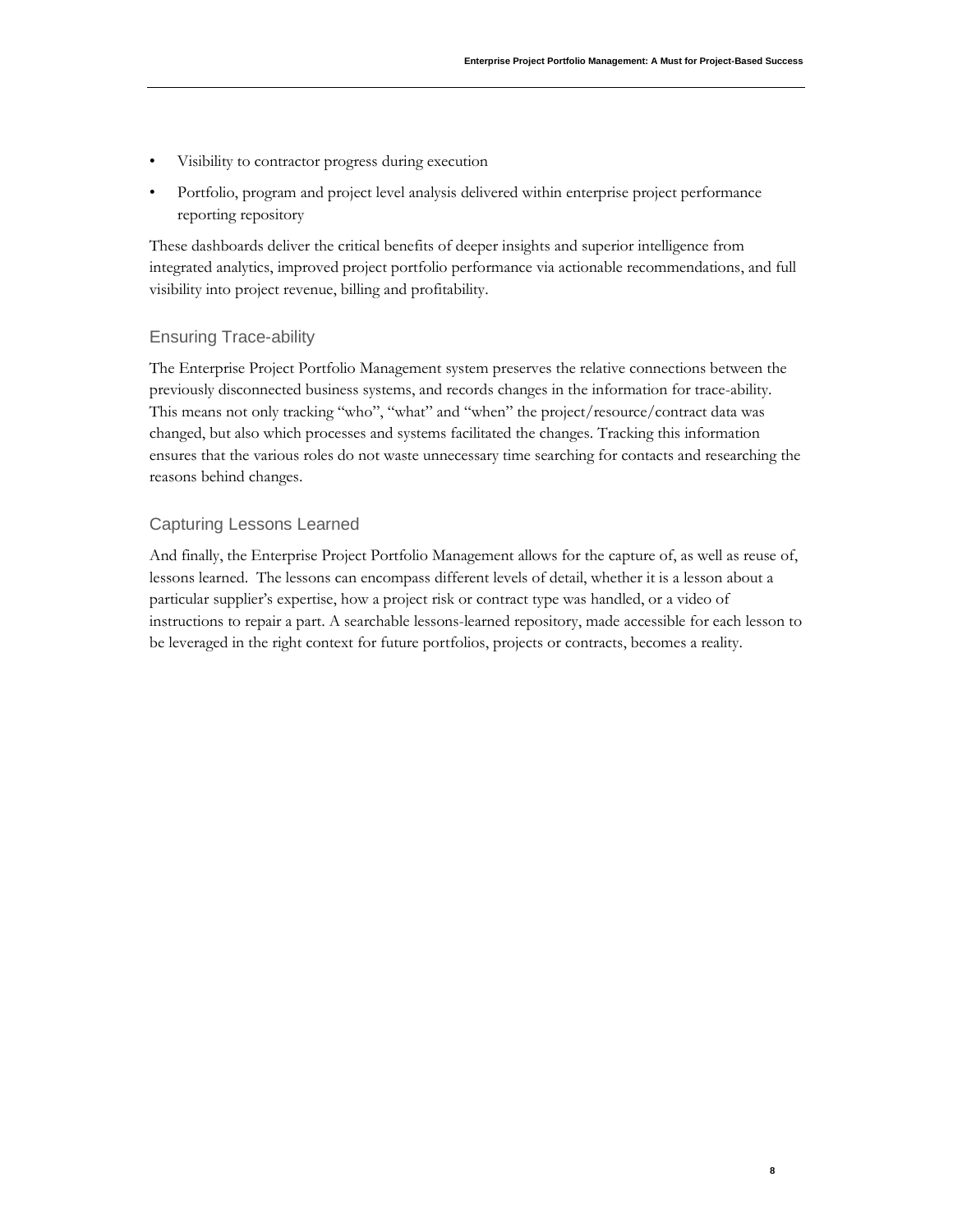**9**

# **Conclusion**

A single, integrated management system for Enterprise Project Portfolio Management brings significant business benefits. The organization that successfully implements EPPM will be aligned around strategic corporate objectives, and will be effectively cascading communication to their people, whether the communication is about shifts in strategy, project performance, or resource capacity.

With EPPM, management has the ability to understand exactly what their organization has planned to do, how well they are doing against plan, what they have spent to date, how much progress they have made, what is running behind schedule, what needs to be reworked or rethought, what they ought to pay for the work that has been completed, when to order critical materials for just-in-time time delivery, and experience-based forecast of what it will take to finish each project and the ripple effects of being late.

With the right enterprise-wide processes in place and enforced, every project team member can get an accurate, up to the minute picture of what they could do and what they should do, allowing for informed decisions to assure successful on-time, under budget, high quality results.

With the actionable business intelligence inherent in an integrated system, senior managers can look across all the projects within the enterprise, and literally see the future of that organization and its ability to compete and to succeed.

Managers can collaborate intelligently in a fully informed way with any and all of the participants, clients, sponsors, contractors, consultants and others who can make a difference to the organization's future.

The same project-based processes that used to be fragmented across disparate systems, now flows smoothly, enabling people to do their jobs that ultimately have an impact on project delivery.